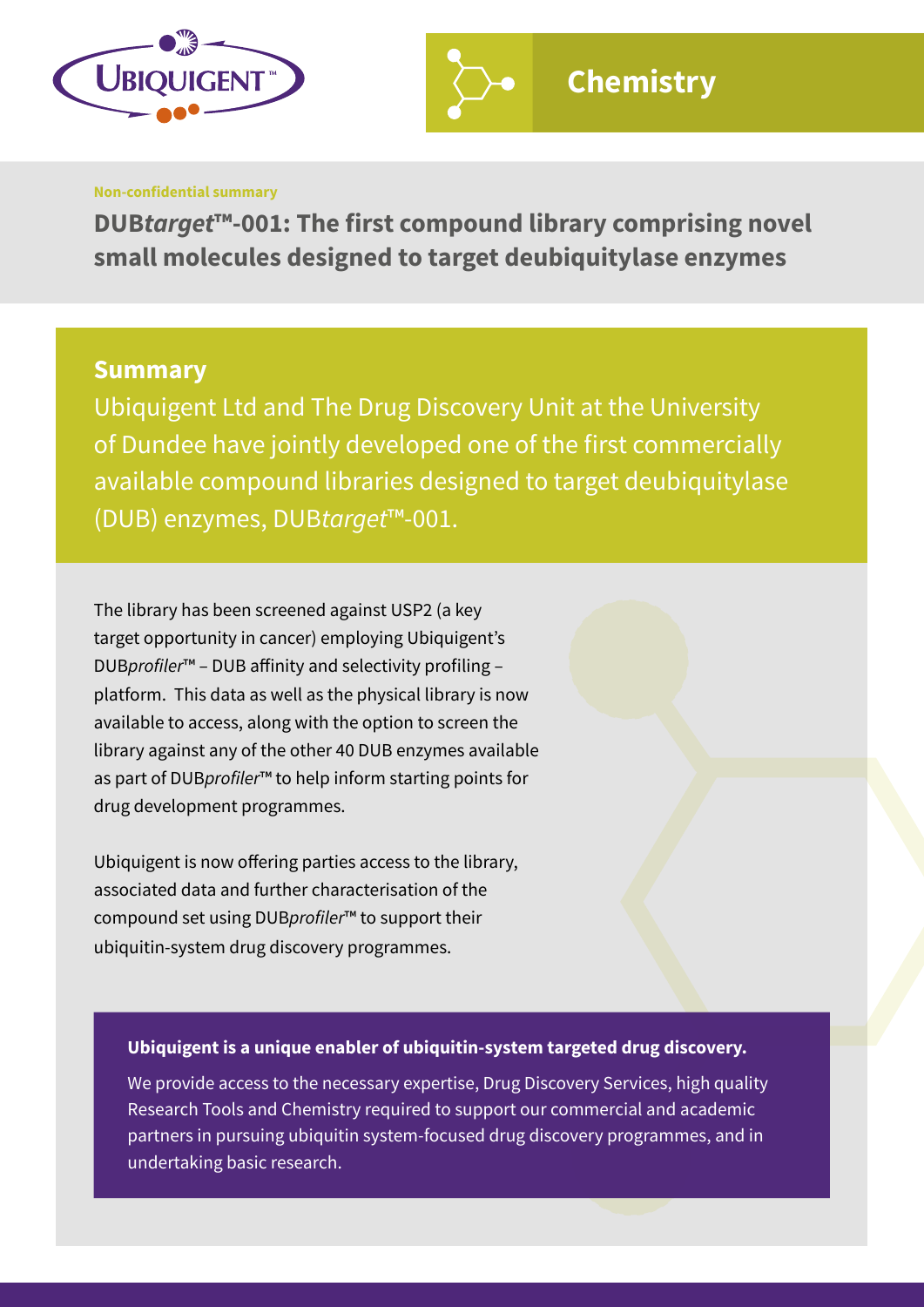

# **Library Design**

The library has been screened against USP2 (a key target opportunity in cancer) employing Ubiquigent's DUBprofiler™ – DUB affinity and selectivity profiling – platform. This data as well as the physical library is now available to access, along with the option to screen the library against any of the other 40 DUB enzymes available as part of DUBprofiler<sup>™</sup> to help inform starting points for drug development programmes.

Ubiquigent is now offering parties access to the library, associated data and further characterisation of the compound set using DUBprofiler™ to support their ubiquitin-system drug discovery programmes.

We generated a virtual library by combining chosen warheads with monomers selected to produce lead-like structures. The virtual library was then docked into a published structural model of USP2 (PDB 2IBI). Monomers were then prioritised if they gave positive results in the model to generate a partially targeted library suitable for hit identification against any DUB target.

The compound physical properties were calculated and monomers selected in order to generate a lead-like library design. Using this filtering approach the DUB*target*™-001 library was synthesised.



#### **Figure 1:**

**Depicting the docking pose of a covalently bound compound (cyan, ball and stick) with Cysteine 276 in the USP2 active site. The binding mode was generated using the covalent docking protocol of Schrodinger's modelling suite. The important active site residues involved in polar interactions with the ligand are depicted as sticks and key interactions are highlighted as dotted lines (hydrogen bonding blue, polar in purple).**





**Figure 2: Calculated properties of the DUB***target***™-001 library**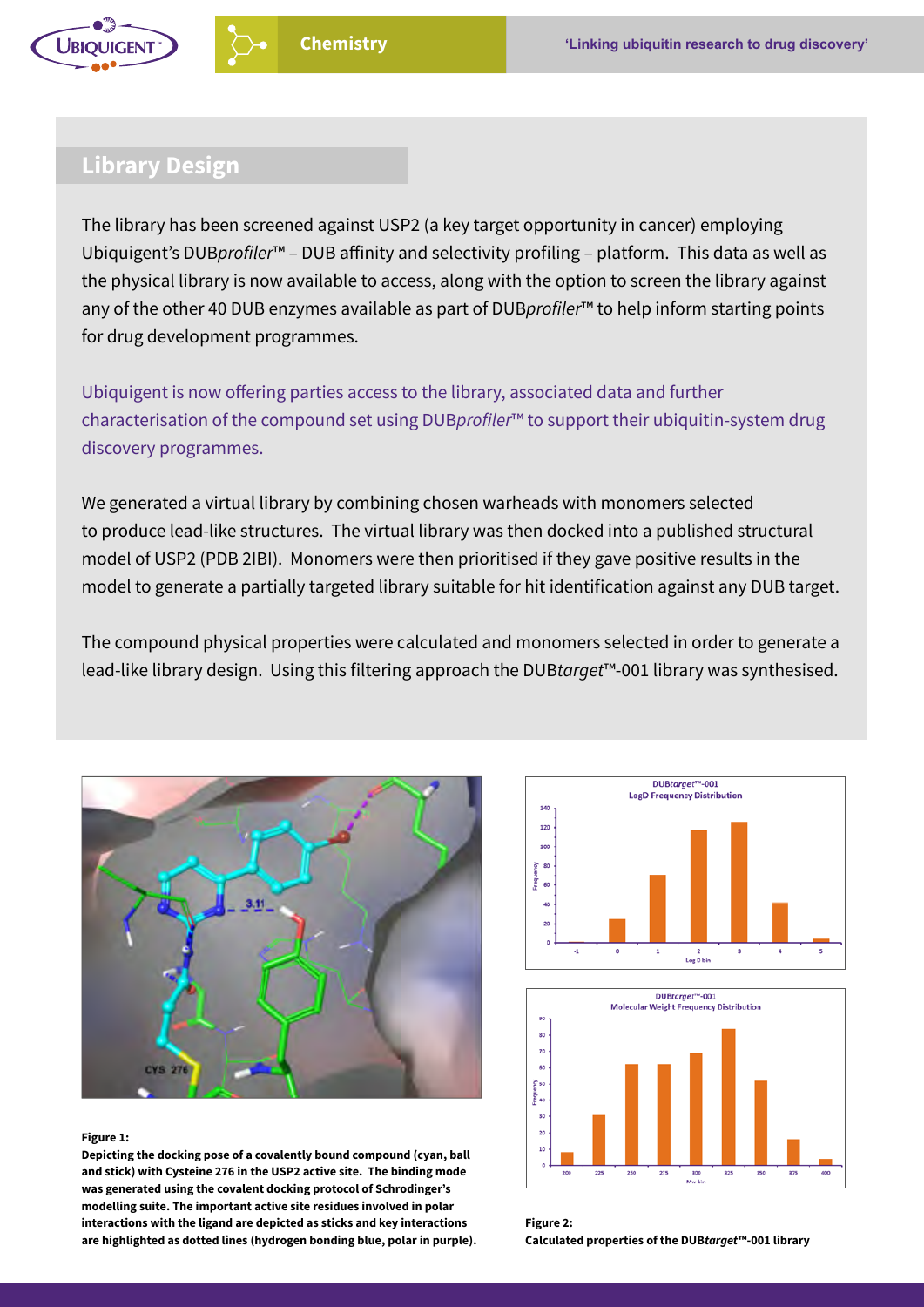

# **Library Characterisation**

DUB*target*™-001 was screened (N=2) in single point mode (at 100µM) against USP2 using the DUBprofiler<sup>™</sup> platform. 'Hits' were determined where the single point compound inhibition assay data sits outside 3x the standard deviation of the positive (non-inhibited) DUB control data in both experiments (Figure 3) where the assay Z' for the two screening assays were 0.67 and 0.74.

The data demonstrates a hit rate of 9.3% for the DUB*target*™-001 library in this USP2 screen. The hits are structurally diverse.

DUBprofiler<sup>™</sup> is a DUB assay platform that has been developed by Ubiquigent that measures the cleavage – and thus de-quenching – of rhodamine (110)-glycine from the substrate ubiquitin-rhodamine (110)-glycine. The platform allows any number of compounds to be rapidly screened for inhibitor activity across up to 40 individual DUB targets chosen to be representative of all the five DUB families. Compounds may be screened initially in single concentration then in  $IC_{50}$  mode.



#### **Figure 3:**

**Reproducibility plot: Screening of DUB***target***TM-001 (N=2) in single point mode (at 100µM) against USP2. Inhibitors identified as orange filled circles sit outside of three times the standard deviation of the positive enzyme control data. Screening data has been compound autofluorescent signal corrected.**